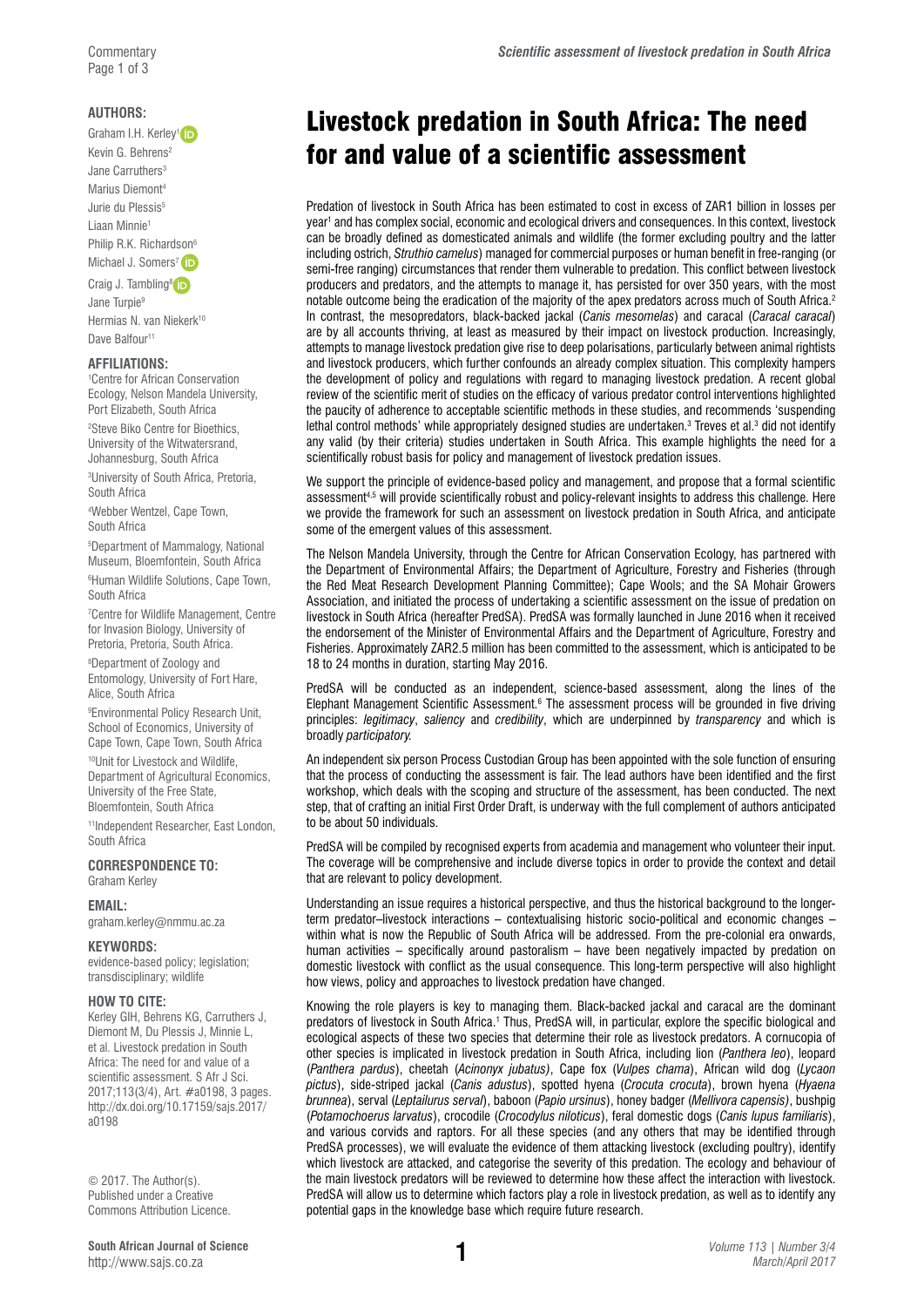What predation control methods are available and what are their outcomes and desirability? Historically, and currently, predation management has focused on ways to remove (so-called lethal control) or exclude the problem species from a specific area.7 However, emerging evidence suggests that not all predators are problem animals, and that territorial individuals may act as a catalyst to exclude potential problem individuals.<sup>8</sup> Public opinion against lethal control has grown<sup>9</sup>, while new insights have been gained into the environmental or ecological effects of such control (for example see Minnie et al.<sup>10</sup>). As a result, there seems to be a shift from attempts to eradicate predators to nonlethal methods to reduce predation, and to approaches in which only problem individuals are removed. These interventions, their efficacy and trends in their application need to be analysed and presented in a policyrelevant framework.

South Africa is not alone in experiencing problems with predation of livestock, as this phenomenon emerges across the world wherever livestock and predators co-occur. It is therefore fitting to identify and assess the various management strategies and internationally recognised best practices employed beyond our borders, and identify those that are most likely to be effective under South African circumstances. Special attention will be paid to those studies which replicate our semi-arid conditions and the types and sizes of predators involved, e.g. comparing coyotes (*Canis latrans*) and dingoes (*Canis lupus dingo*) to jackals. Given that South Africa lags behind the rest of the world in terms of scientifically evaluating the efficacy of livestock predation interventions<sup>3,11</sup>, these lessons should extend to the design and implementation of sound scientific experiments, so that the outcomes are credible and applicable.

Although black-backed jackal and caracal are heavily persecuted in South Africa, we lack a clear understanding of the ecosystem-level consequences this persecution may have. Both these species vary in their roles in food webs, ranging from mid-ranking mesopredators that regulate small mammal and rodent communities<sup>12</sup> to apex predators that impact on a wide range of prey13. PredSA will review the functional role of black-backed jackal and caracal across a range of landscapes, from those inclusive of apex predators to those dominated by humans and livestock. In the western USA, coyote persecution resulted in a reduction of available forage for cattle because of high levels of competition with abundant lagomorphs.14 Therefore, understanding the functional role of mesopredators in agro-ecosystems provides a more holistic basis for management actions and predicting their outcomes.

The basis of conflict around livestock predation is the impact this predation has on human well-being, or perceptions thereof. The presence of carnivores on rangelands can lead to losses of stock, expenditure on measures to prevent these losses, or, depending on the level of investment in and/or efficacy of the latter, costs incurred through a combination of the former and latter. Both stock losses and investments in predator control measures translate into a reduced bottom line for farmers. This affects wildlife-based operations as well as small and large stock farmers. Economic theory suggests that predator control efforts would be expected to kick in once losses reach a certain level, but actual investment decisions are influenced by a range of social factors and perceptions. The consequences of predation mitigation interventions are not well understood, which results in the investments in these actions not necessarily delivering intended outcomes. Livestock predation is widespread, thus losses incurred by farmers are believed to have a significant impact on the economic value of the industry, which translates into loss of employment opportunities as well as income, and, for some, their livelihoods. Conversely, changes in biodiversity brought about by changes in the relative abundance of livestock predators may impact on producer and consumer surplus associated with rangelandbased activities, as well as on society in less tangible ways. There are distributional issues too. While predator-control activities can provide direct income-earning opportunities in rural areas, the well-being of other members of society may be negatively affected by these activities.

A review of the legal framework in terms of the law relevant to management and control of predators in South Africa, and an analysis of its shortcomings that may impact on the efficacy of management practices and policy, is required. PredSA will outline the current status of South African law applicable to the management and control of predators, and assess the legislative gaps and contradictions in order to assist the relevant authorities in the development of policy and regulations. In making policy decisions, the regulatory authority is often confronted with differing interpretations of the law that appear to present options or alternative approaches. This review is intended to assist policymakers to develop legislative mechanisms that are in accordance with the law, or, when the law is seen to be lacking, to provide a sound legal basis to implement policy or legislation that is aligned with the constitution and legislation. The conclusions and recommendations will be drawn from legislation as it is generally accepted to be, and on interpretations of common law, as well as a consideration of customary law.

From an ethical perspective, the key issue with respect to livestock and predation is that it entails conflict. There are obvious conflicts of interest between livestock owners and predators. Furthermore, local communities, wildlife conservationists, ecotourists, and farmers have interests that differ and may clash. Conflicts of interest often lead to more worrying kinds of conflict, with those seeking to protect their interests ending up at loggerheads with one another. We also often find ourselves torn between competing moral obligations: our duties to our fellow humans may conflict with our duties to other species or the environment as a whole. This dilemma represents a significant challenge for policymakers. In such situations, the best that they can do is to try to carefully weigh up all of the ethical obligations and the competing interests, to come up with approaches that result in the best overall outcomes for all relevant stakeholders. This goal cannot be achieved without being in possession of the most relevant information required to be able to do this kind of weighing up. The better equipped decisionmakers are with all of the relevant data, facts, perceptions, points of view and other relevant information, the better the policies they will be able to devise. In fact, it is an ethical obligation for policymakers to ensure that they have done their best to gather all of the necessary information to be able to make the most appropriate decisions. This is why this scientific assessment is not just important – it is also imperative.

In addition to bringing together the information and views relevant to livestock predation and its management in South Africa in a policy relevant fashion, this scientific assessment will deliver a number of further benefits. PredSA also provides an opportunity for those with conflicting views on predator management approaches to recognise and understand the alternative perspectives, and the broader implications of management approaches. This assessment process should therefore turn this area of tension into a commitment to finding a shared solution to the problem. This relaxation of tension is one of the outcomes of the scientific assessment on elephant management in South Africa.<sup>6</sup> Prior to this assessment, the so-called elephant debate was driven by strong views and tensions, whereas much of this acrimony has subsequently declined. The Norms and Standards for Elephant Management<sup>15</sup> developed in parallel with the assessment, have now been implemented.

Another emergent aspect of the PredSA assessment is that it will identify agreed-upon gaps in our knowledge. Such gaps may reflect specific hypotheses that require testing, or information that is required to test such hypotheses. Other gaps in our knowledge may relate more to the social dimensions of the issues related to predation, establishing a need for exploratory, qualitative research. These identified areas can be used to guide research needs and priorities in predation management – for both researchers and research funders. Given the multidisciplinarity of the assessment process, it can be predicted that novel and stimulating areas of research will be identified, and research synergies previously not thought of will be generated.

Adaptive management – the approach whereby management interventions are treated as experimental tests of predictions arising from hypotheses of complex systems' behaviour<sup>16</sup> – has the ability to advance the understanding of such systems and thereby assist managers to achieve desired goals. The management of livestock predation is ideally undertaken through such adaptive management approaches, as the system is complex and we have much to learn, including the validity of prevailing hypotheses or hypotheses emerging from PredSA. Thus,